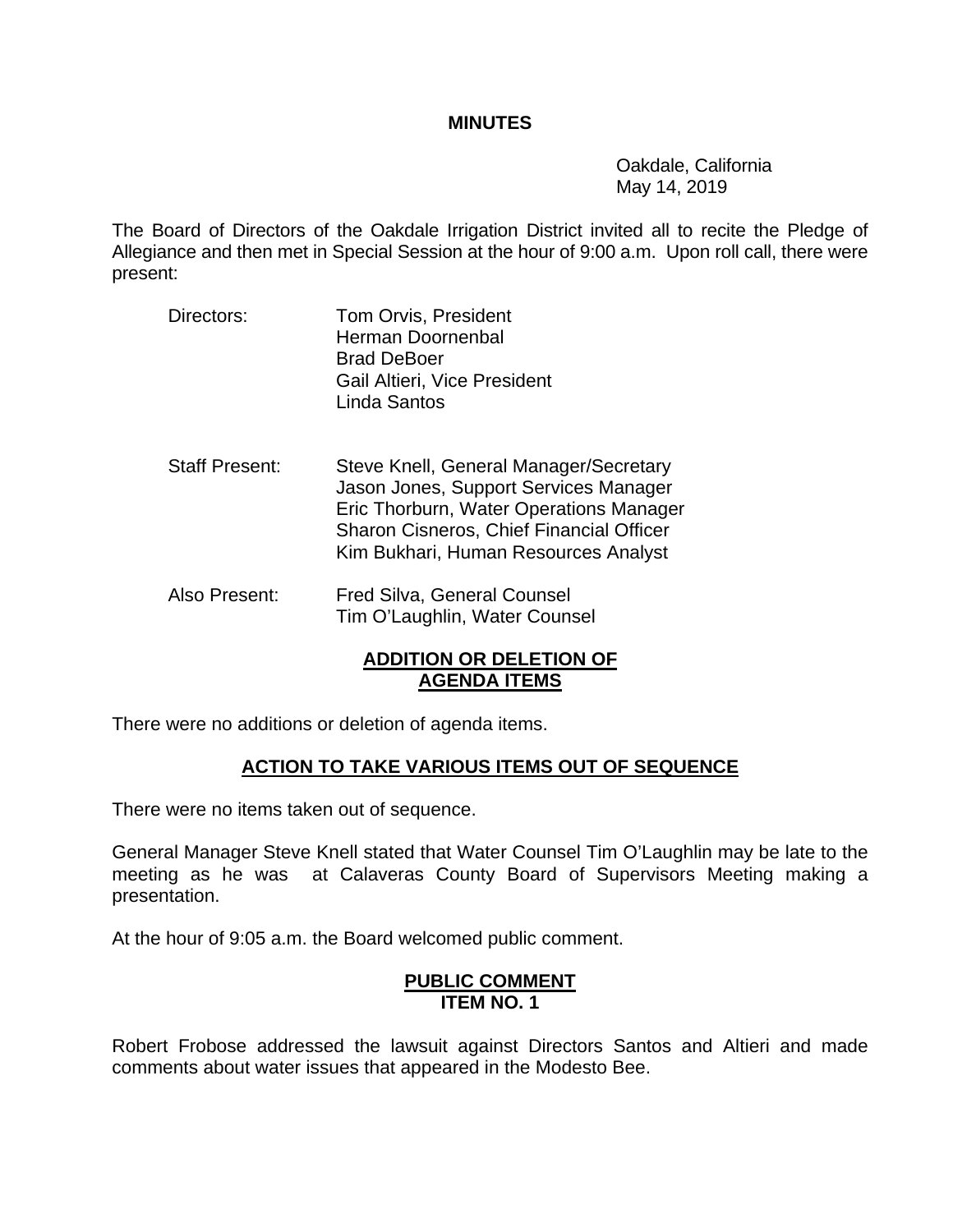Attorney Fred Silva reminded the Board that the OID v Santos and Altieri is still an ongoing litigation case and advised Directors not to make any public comments regarding ongoing litigation matters.

There being no further Public Comment; Public Comment closed at 9:11 a.m. and the Board Meeting continued.

Director Santos requested Item No. 14 be pulled from the Consent Calendar.

# **CONSENT ITEMS ITEM NOS. 2, 3, 4, 5, 6, 7, 8, 9, 10, 11, 12, 13, 15, 16, 17**

#### **ITEM NO. 2 APPROVE THE BOARD OF DIRECTORS' MINUTES OF THE REGULAR MEETING OF APRIL 2, 2019 AND RESOLUTION NO. 2019-09**

A motion was made by Director DeBoer, seconded by Director Altieri, and was unanimously supported to approve the Board of Directors' Minutes of the Regular Meeting of April 2, 2019 and Resolution No. 2019-09.

## **ITEM NO. 3 APPROVE BOARD OF DIRECTORS' MINUTES OF THE SPECIAL MEETING OF APRIL 30, 2019**

A motion was made by Director DeBoer, seconded by Director Altieri, and was unanimously supported to approve the Board of Directors' Minutes of the Special Meeting of April 30, 2019.

### **ITEM NO. 4 APPROVE OAKDALE IRRIGATION DISTRICT STATEMENT OF OBLIGATIONS**

A motion was made by Director DeBoer, seconded by Director Altieri, and was unanimously supported to approve Oakdale Irrigation District Statement of Obligations.

## **ITEM NO. 5 APPROVE OID IMPROVEMENT DISTRICT'S STATEMENT OF OBLIGATIONS**

A motion was made by Director DeBoer, seconded by Director Altieri, and was unanimously supported to approve OID Improvement District's Statement of Obligations.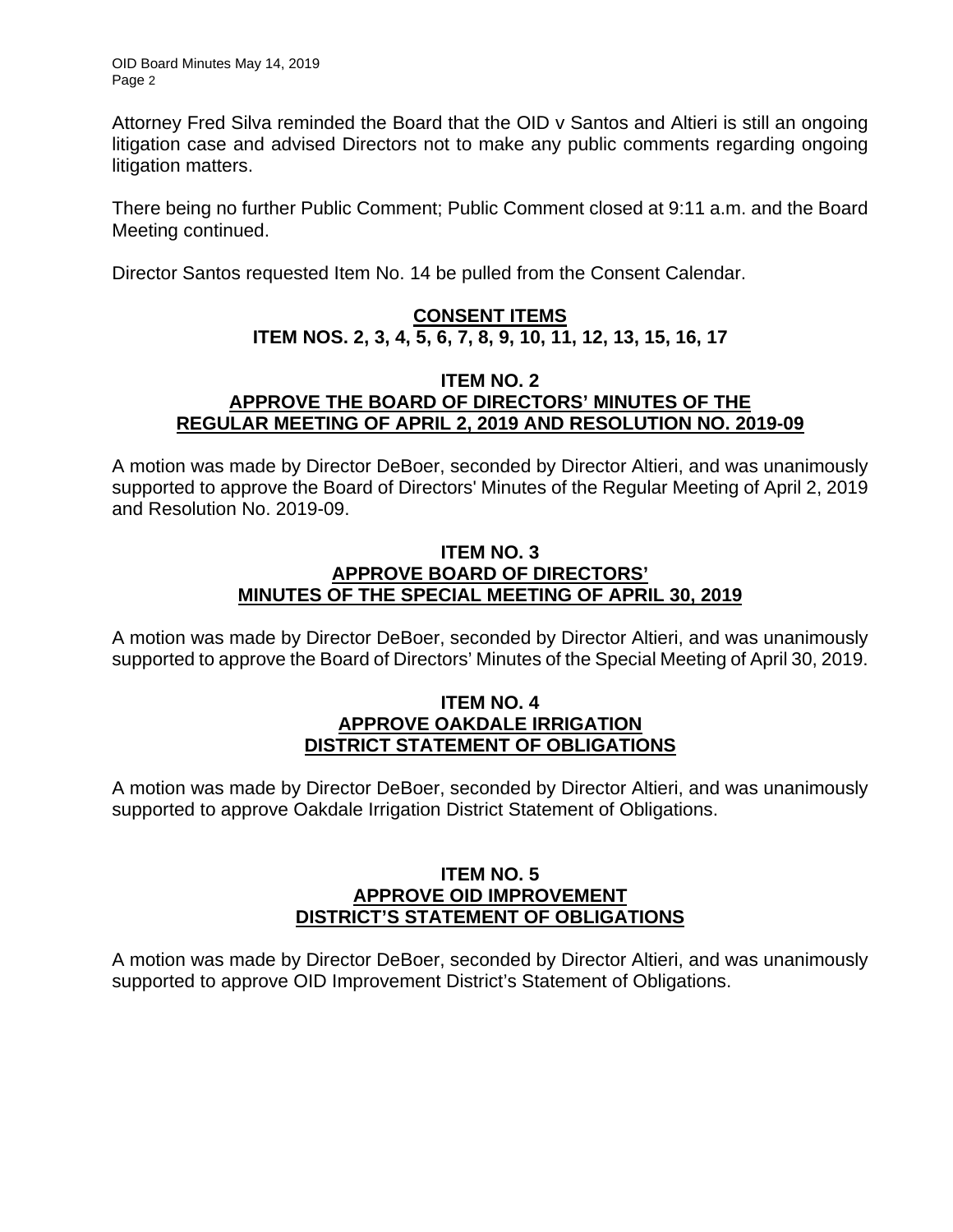## **ITEM NO. 6 APPROVE THE MONTHLY TREASURER'S REPORT AND FINANCIAL STATEMENTS FOR THE THREE MONTHS ENDING MARCH 31, 2019**

A motion was made by Director DeBoer, seconded by Director Altieri, and was unanimously supported to approve Monthly Treasurer's Report and Financial Statements for the Three Months Ending March 31, 2019.

## **ITEM NO. 7 APPROVE PURCHASE OF ONE (1) SKID STEER AUGER FROM GARTON TRACTOR (BUDGETED)**

A motion was made by Director DeBoer, seconded by Director Altieri, and was unanimously supported to approve the purchase of one (1) skid steer auger from Garton Tractor (Budgeted).

## **ITEM NO. 8 APPROVE PURCHASE OF ONE (1) SKID STEER POST DRIVER FROM PAPE MACHINERY (BUDGETED)**

A motion was made by Director DeBoer, seconded by Director Altieri, and was unanimously supported to approve the purchase of one (1) skid steer post driver from Pape Machinery (Budgeted).

### **ITEM NO. 9 APPROVE PURCHASE OF ONE (1) ELECTRIC PRESSURE WASHER FROM UNITED RENTALS (BUDGETED)**

A motion was made by Director DeBoer, seconded by Director Altieri, and was unanimously supported to approve the purchase of one (1) electric pressure washer from United Rentals (Budgeted).

### **ITEM NO. 10 APPROVE PURCHASE OF ONE (1) DIAGNOSTIC SCANNER FROM SNAP-ON (BUDGETED)**

A motion was made by Director DeBoer, seconded by Director Altieri, and was unanimously supported to approve the purchase of one (1) diagnostic scanner from Snap-On (Budgeted).

# **ITEM NO. 11 APPROVE AWARD OF BID TO DITCH WITCH WEST – FOWLER FOR ONE (1) WALK BEHIND TRENCHER WITH TRAILER (BUDGETED)**

A motion was made by Director DeBoer, seconded by Director Altieri, and was unanimously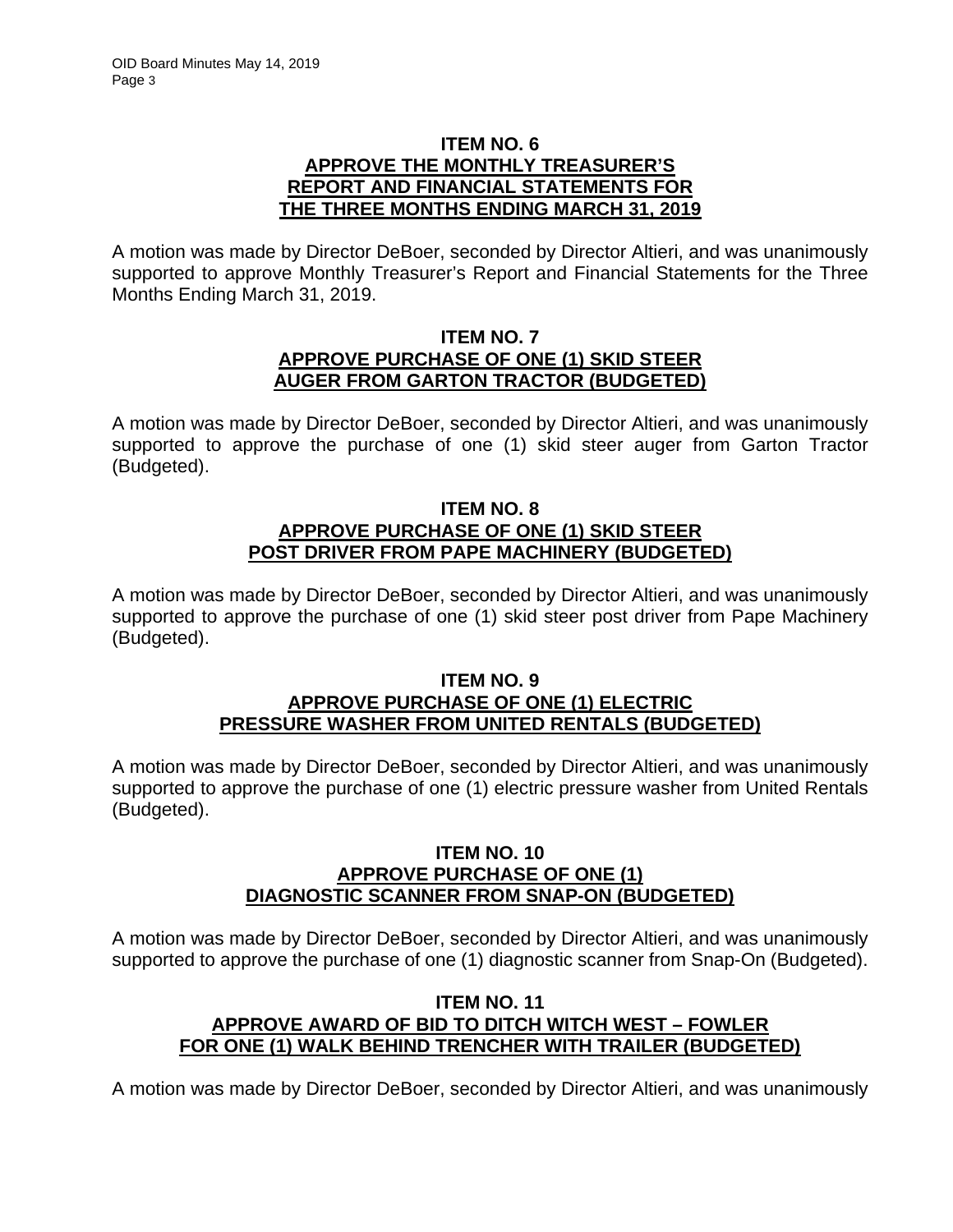supported to approve award of bid to Ditch Witch West – Fowler for one (1) walk behind trencher with trailer (Budgeted).

### **ITEM NO. 12 APPROVE WORK RELEASE NO. 089 TO PROFESSIONAL SERVICES AGREEMENT 2009-PSA-015 WITH GIULIANI & KULL, INC. FOR PROFESSIONAL SERVICES TO PROVIDE SURVEYING SERVICES AND PLAT AND LEGAL DESCRIPTIONS FOR THE KEARNEY LATERAL THROUGH APN: 010-019-029**

A motion was made by Director DeBoer, seconded by Director Altieri, and was unanimously supported to approve Work Release No. 089 to Professional Services Agreement 2009-PSA-015 with Giuliani & Kull, Inc. for Professional Services to Provide Surveying Services and Plat and Legal Descriptions for the Kearney Lateral through APN: 010-019-029.

### **ITEM NO. 13**

# **APPROVE WORK RELEASE NO. 090 TO PROFESSIONAL SERVICES AGREEMENT 2009-PSA-015 WITH GIULIANI & KULL, INC. FOR PROFESSIONAL SERVICES TO PROVIDE SURVEYING SERVICES AND PLAT AND LEGAL DESCRIPTIONS FOR THE BURNETT LATERAL THROUGH APN: 060-003-042**

A motion was made by Director DeBoer, seconded by Director Altieri, and was unanimously supported to approve Work Release No. 090 to Professional Services Agreement 2009-PSA-015 with Giuliani & Kull, Inc. for Professional Services to Provide Surveying Services and Plat and Legal Descriptions for the Burnett Lateral through APN: 060-003-042.

#### **ITEM NO. 15**

# **APPROVE AMENDMENT NO. 06 TO GENERAL SERVICES AGREEMENT 2013-GSA-031 WITH GROVER LANDSCAPE SERVICES FOR REVISED MONTHLY RATE SCHEDULE**

A motion was made by Director DeBoer, seconded by Director Altieri, and was unanimously supported to approve Amendment No. 06 to General Services Agreement 2013-GSA-031 with Grover Landscape Services for Revised Monthly Rate Schedule

### **ITEM NO. 16 APPROVE REQUEST TO RECONNECT SUBSTANDARD PARCEL (APN: 010-083-003 - MCCONNELL)**

A motion was made by Director DeBoer, seconded by Director Altieri, and was unanimously supported to approve the request to reconnect substandard parcel (APN: 010-083-003 - McConnell).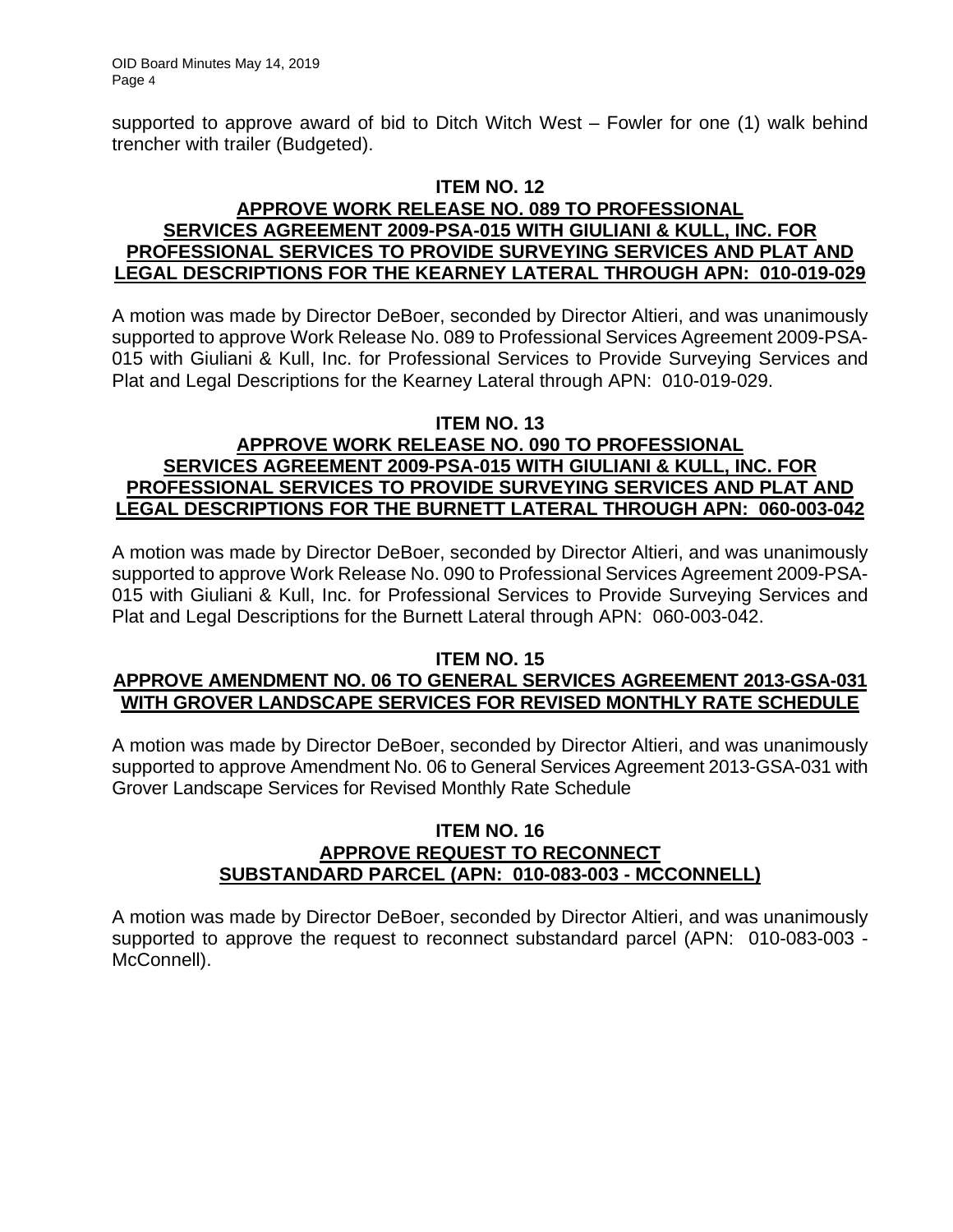## **ITEM NO. 17 APPROVE DEFERRED CONDITIONS OF APPROVAL AGREEMENT (APNS: 229-060-10/19/20 – JOE P. CORREIA AND LISA CORREIA TRUST, ANTHONY L. LAWRENCE AND CAROL L. LAWRENCE 2005 TRUST)**

A motion was made by Director DeBoer, seconded by Director Altieri, and was unanimously supported to approve the Deferred Conditions of Approval Agreement (APNS: 229-060- 10/19/20 – Joe P. Correia and Lisa Correia Trust, Anthony L. Lawrence and Carol L. Lawrence 2005 Trust)

### **PULLED CONSENT ITEMS ITEM NO. 14**

### **ITEM NO. 14 APPROVE AMENDMENT NO. 08 TO PROFESSIONAL SERVICES AGREEMENT 2009-PSA-016 WITH O'LAUGHLIN & PARIS, LLP FOR REVISED HOURLY RATE SCHEDULE**

After discussion by the Board, President Orvis asked General Counsel Fred Silva how to proceed. General Counsel Fred Silva stated that a vote needs to be taken, it has been properly noticed and there needs to be another item for a performance review that needs to be agendized for a future meeting. If a performance review is going to be held it needs to be noticed and Mr. O'Laughlin needs to be given notice of that.

A motion was made by Director Santos and seconded by Director Altieri to table this item and reschedule it for a Closed Session to do a performance review of services rendered by this provider and was voted by the following roll call vote:

| <b>Director Altieri</b>    | Yes |
|----------------------------|-----|
| <b>Director Doornenbal</b> | No  |
| <b>Director Orvis</b>      | No  |
| <b>Director Santos</b>     | Yes |
| <b>Director DeBoer</b>     | N٥  |

The motion failed by a 2-3 vote.

A motion was made by Director DeBoer and seconded by Director Doornenbal to approve Amendment No. 08 to Professional Services Agreement 2009-PSA-016 with O'Laughlin & Paris, LLP for Revised Hourly Rate Schedule and was voted by the following roll call vote:

| Director Altieri           | Nο         |
|----------------------------|------------|
| <b>Director Doornenbal</b> | Yes        |
| Director Orvis             | <b>Yes</b> |
| <b>Director Santos</b>     | Nο         |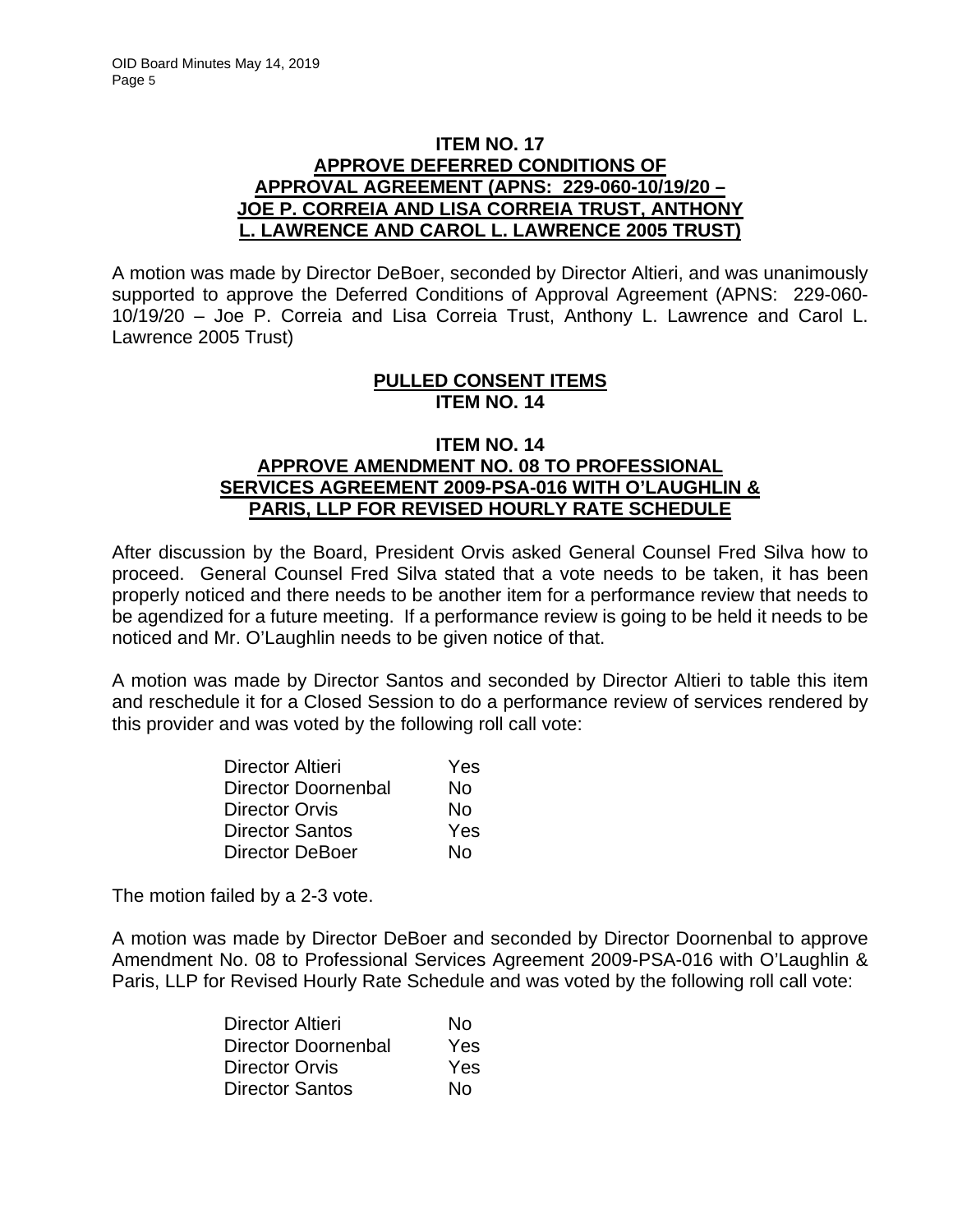Director DeBoer Yes

The motion passed by a 3-2 vote.

A motion was made by Director DeBoer and seconded by Director Santos to hold a performance evaluation of O'Laughlin & Paris LLP on a future date when Mr. O'Laughlin is available and that the Board submit questions to the General Manager in advance of the meeting to be provided to O'Laughlin & Paris, LLP, and was voted by the following roll call vote:

| Director Altieri       | Yes |
|------------------------|-----|
| Director Doornenbal    | Nο  |
| <b>Director Orvis</b>  | Yes |
| <b>Director Santos</b> | Yes |
| <b>Director DeBoer</b> | Yes |

The motion passed by a 4-1 vote.

# **ACTION ITEMS ITEM NO. 18, 19, 20**

## **ITEM NO. 18**

## **REVIEW AND TAKE POSSIBLE ACTION TO PROVIDE STAFF DIRECTION ON EXTENDING A PROFESSIONAL SERVICES AGREEMENT WITH FEDAK & BROWN, LLP FOR AUDIT SERVICES IN 2019, 2020 AND 2021 AND CONTINUATION OR NOT OF THE PREPARATION OF A COMPREHENSIVE ANNUAL FINANCIAL REPORT (CAFR) VERSUS THE PREPARATION OF AN ANNUAL FINANCIAL STATEMENT (AFS)**

A motion was made by Director Altieri, seconded by Director Santos, and was unanimously supported to extend the Professional Services Agreement with Fedak & Brown LLP for Audit Services in 2019, 2020 and 2021 and the preparation of an Annual Financial Statement (AFS).

### **ITEM NO. 19 REVIEW AND TAKE POSSIBLE ACTION TO APPROVE ADOPTION OF RESOLUTION FINDING THE 2019 TEMPORARY WATER TRANSFER AGREEMENT BETWEEN OAKDALE IRRIGATION DISTRICT, SOUTH SAN JOAQUIN IRRIGATION DISTRICT AND STOCKTON EAST WATER DISTRICT EXEMPT UNDER THE CALIFORNIA ENVIRONMENTAL QUALITY ACT (CEQA)**

A motion was made by Director Doornenbal, seconded by Director DeBoer, and was unanimously supported to approve the Adoption of the Resolution Finding the 2019 Temporary Water Transfer Agreement between Oakdale Irrigation District, South San Joaquin Irrigation District and Stockton East Water District Exempt Under the California Environmental Quality Act (CEQA).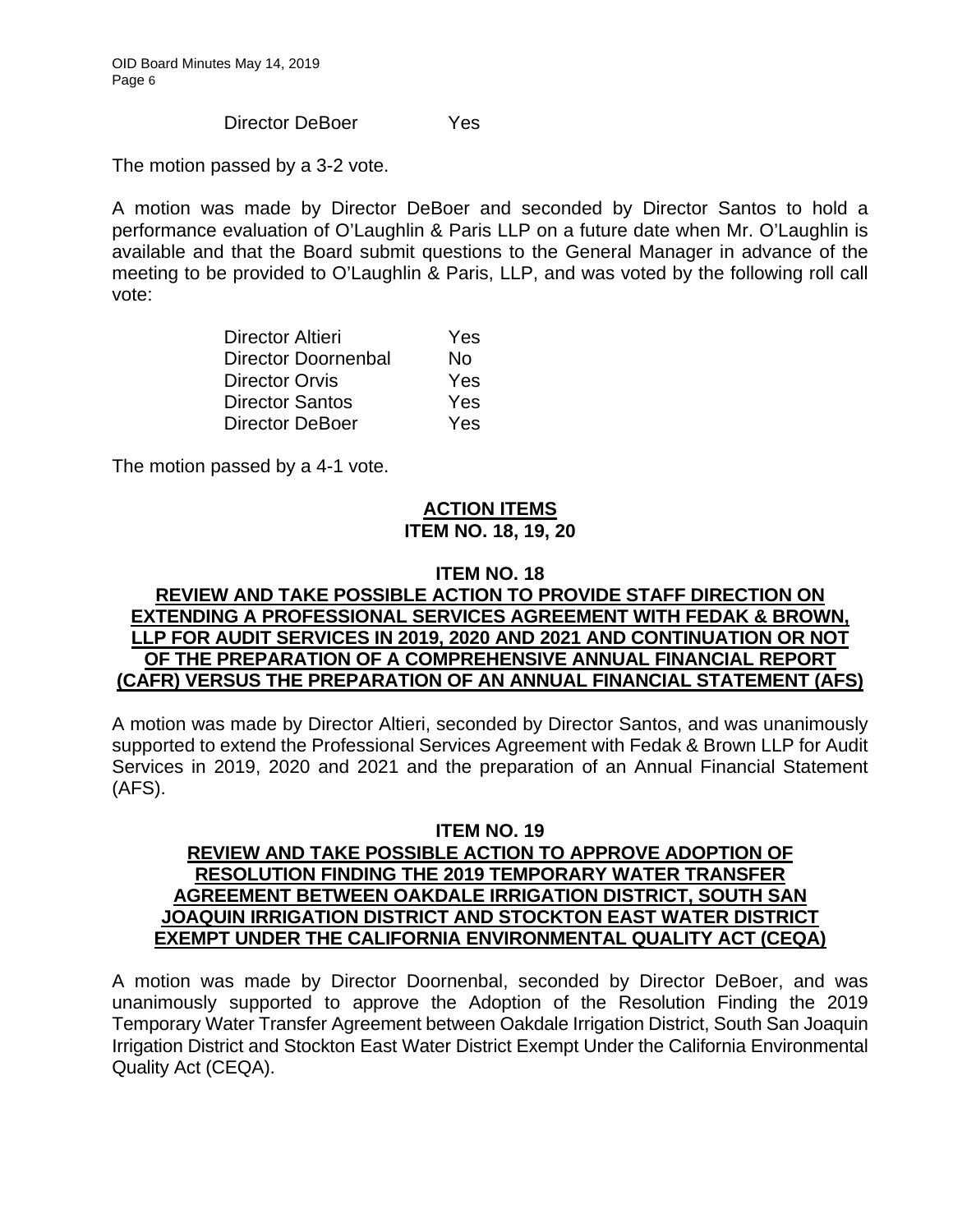The following roll call vote was taken:

| Yes        |
|------------|
| Yes        |
| Yes        |
| Yes        |
| <b>Yes</b> |
|            |

The motion passed by a 5-0 vote.

### **ITEM NO. 20**

# **REVIEW AND TAKE POSSIBLE ACTION TO APPROVE ADOPTION OF RESOLUTION FINDING EMERGENCY WATER SUPPLY AGREEMENT BETWEEN OAKDALE IRRIGATION DISTRICT, SOUTH SAN JOAQUIN IRRIGATION DISTRICT AND CHICKEN RANCH RANCHERIA ME-WUK INDIANS OF CALIFORNIA EXEMPT UNDER THE CALIFORNIA ENVIRONMENTAL QUALITY ACT (CEQA)**

A motion was made by Director Doornenbal, seconded by Director Santos, and was unanimously supported to approve the Adoption of the Resolution Finding Emergency Water Supply Agreement between Oakdale Irrigation District, South San Joaquin Irrigation District and Chicken Ranch Rancheria Me-Wuk Indians of California Exempt Under the California Environmental Quality Act (CEQA).

The following roll call vote was taken:

| <b>Director Altieri</b> | Yes |
|-------------------------|-----|
| Director Doornenbal     | Yes |
| <b>Director Orvis</b>   | Yes |
| <b>Director Santos</b>  | Yes |
| <b>Director DeBoer</b>  | Yes |

The motion passed by a 5-0 vote.

## **DISCUSSION ITEM NO. 21**

# **ITEM NO. 21 PRESENTATION OF TWO-MILE BAR TUNNEL VIDEO**

A presentation of Two-Mile Bar Tunnel Video was presented by Jason Jones.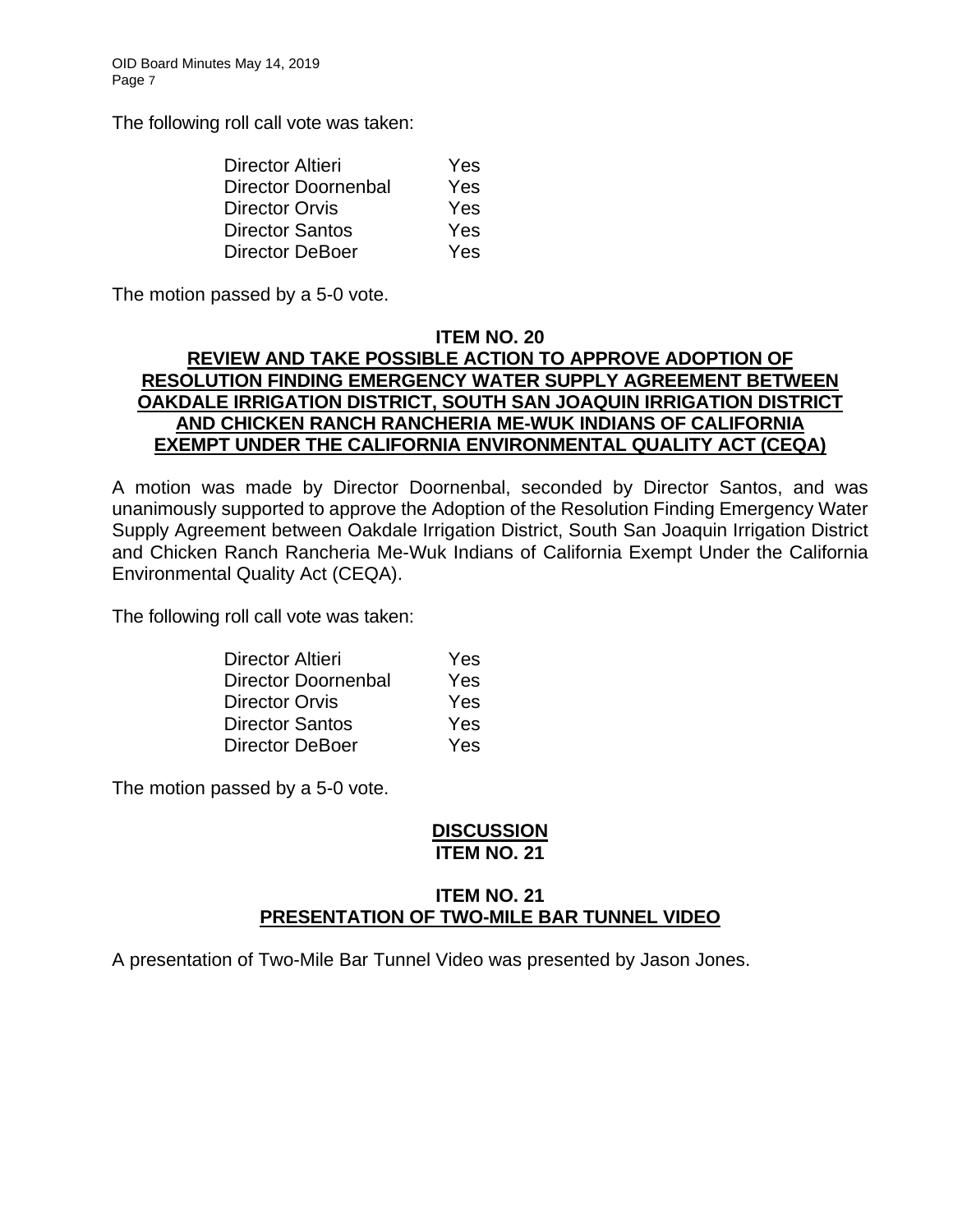# **COMMUNICATIONS ITEM NO. 22**

# **A. GENERAL MANAGERS REPORT**

General Manager Steve Knell discussed fish counts in the Stanislaus River and the opportunity for Directors to go on the Stanislaus NFP Electrofishing Tour with FishBio.

General Manager Steve Knell discussed the SJTA Commissioner's Meeting yesterday and their vote of approval to encourage EPA to move forward with their review of the State Water Resources Control Board's Water Quality Control Plan and make a sufficiency determination.

# **B. COMMITTEE REPORTS**

Director Doornenbal discussed the SIGMA Ad Hoc Committee meeting that he attended with Eric Thorburn and Emily Sheldon. He was thankful that we have two people on staff that are doing an awesome job with this project.

# **C. DIRECTORS COMMENTS**

### Director Altieri

Director Altieri commented on her interest in pursuing the idea of using flags, similar to what they do on beaches, along the river to inform the public on river safety. She contacted Les Porter, fire rescue personnel, and he indicated he too would work on his end to do something about getting this up and running. She also felt it would be nice if OID helped with this flag proposal, and would be willing to spearhead it as an Ad Hoc Committee.

Director Orvis recommended that she bring it up at the Tri-Dam Meeting since it can also go into South San Joaquin's area.

#### Director Doornenbal

Director Doornenbal stated that the Directors all attended numerous ACWA seminars in Monterey. He was a little disappointed on what little emphasis ACWA put on Ag in this conference. Seemed mostly about clean drinking water.

#### Director Santos

Director Santos stated that she met a strong willed women in the sexual harassment course who was a compliance coordinator for several large cities. The lady talked about workplace issues she had experienced.

#### Director DeBoer

Director DeBoer commented on the properties that are inside the OID that are not using OID water. He stated that we need to start reaching out and getting those people brought back to using surface water because of SGMA.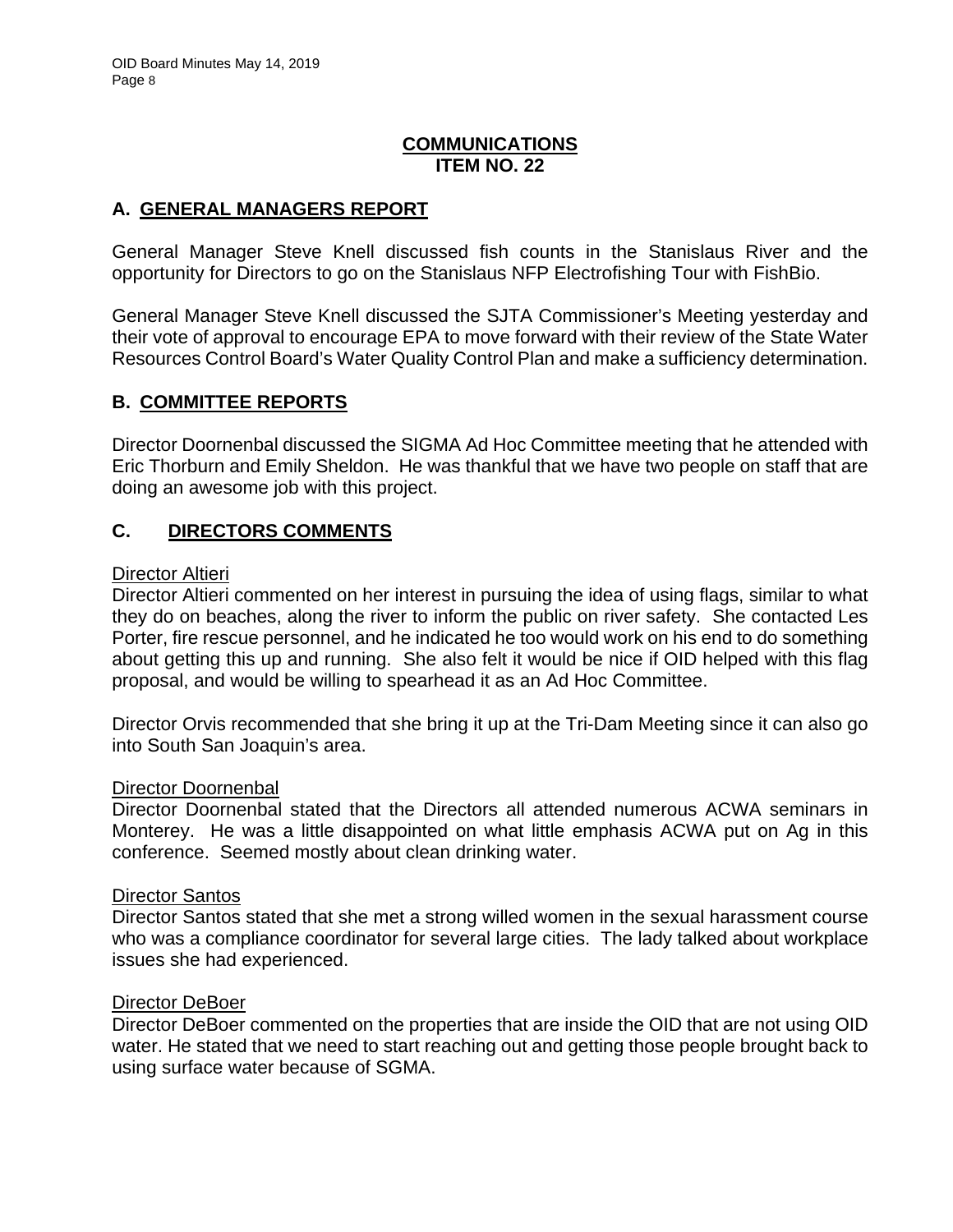He stated that he really enjoyed the Group to Team training the Directors and Staff attended. He stated that he has seen and feels the differences today. Director DeBoer feels that the Board needs to keep working on it. He stated that he is committed and he thinks the Board is also committed to do this. The improvement will be a positive statement to our constituents.

Director DeBoer congratulated Staff on the completion of the new Tunnel.

Director DeBoer stated that ACWA was very good. The seminar on the Delta was informative and interesting. It demonstrated the complexity of water in the State of California. The SIGMA seminar was also a big eye opener. There are counties that have already figured out how much each parcel is going to be able to pump upon full enforcement of SIGMA.

### Director Orvis

Director Orvis thanked everybody who attended the 105<sup>th</sup> annual meeting of Stanislaus County Farm Bureau. He also commented on the challenges in California both legislatively and legally ahead.

Director Orvis attended the JPIA portion of ACWA which is the insurance division.

Director Orvis also attended the SIGMA seminar and he believes it will be a great equalizer, because groundwater is our water to be used as a last resort.

Member of the public, Robert Frobose, commented on Closed Session.

At the hour of 11:06 a.m. the meeting adjourned to Closed Session.

## **CLOSED SESSION ITEM NO. 23**

**A. Government Code §54956.9(d)(2) – Anticipated Litigation**  Significant Exposure to Litigation Four (4) Cases

**B. Government Code §54957**

Public Employee Discipline/Dismissal/Release

#### **C. Government Code §54956.9(d)(1) - Existing Litigation (**3 cases)

 In re PG&E Corporation, U.S. Bankruptcy Court Case No. 19-30088-DM SJTA, et al. v. State Water Resources Control Board Oakdale Irrigation District v. Linda Santos, Gail Altieri, et al.

Director Altieri left Closed Session at the hour of 1:00 p.m.

At the hour of 1:31 p.m. Director Santos recused herself and left the Board Meeting prior to the Board taking a vote on the case of Oakdale Irrigation District v. Linda Santos, et al; and at the hour of 1:34 p.m., Director Santos returned to the Board Meeting